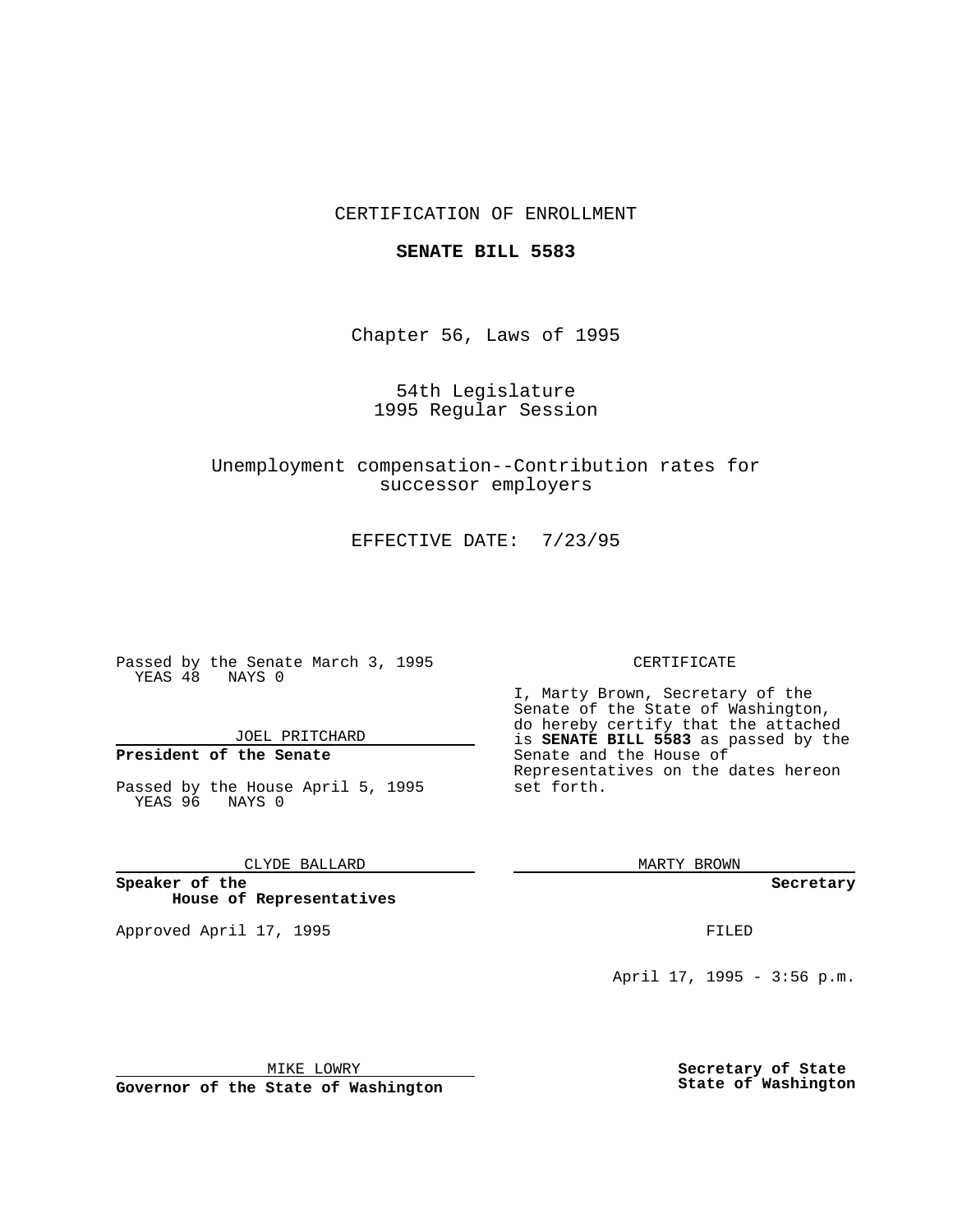## **SENATE BILL 5583** \_\_\_\_\_\_\_\_\_\_\_\_\_\_\_\_\_\_\_\_\_\_\_\_\_\_\_\_\_\_\_\_\_\_\_\_\_\_\_\_\_\_\_\_\_\_\_

\_\_\_\_\_\_\_\_\_\_\_\_\_\_\_\_\_\_\_\_\_\_\_\_\_\_\_\_\_\_\_\_\_\_\_\_\_\_\_\_\_\_\_\_\_\_\_

Passed Legislature - 1995 Regular Session

### **State of Washington 54th Legislature 1995 Regular Session**

**By** Senators Newhouse, Heavey, Deccio, Hale, Palmer, Franklin, Pelz, Fraser, Prentice, Prince, A. Anderson and Winsley; by request of Joint Task Force on Unemployment Insurance

Read first time 01/27/95. Referred to Committee on Labor, Commerce & Trade.

1 AN ACT Relating to unemployment insurance contribution rates for 2 successor employers; and amending RCW 50.29.062.

3 BE IT ENACTED BY THE LEGISLATURE OF THE STATE OF WASHINGTON:

4 **Sec. 1.** RCW 50.29.062 and 1989 c 380 s 81 are each amended to read 5 as follows:

6 Predecessor and successor employer contribution rates shall be 7 computed in the following manner:

 (1) If the successor is an employer, as defined in RCW 50.04.080, 9 at the time of the transfer, ((his or her)) its contribution rate shall remain unchanged for the remainder of the rate year in which the transfer occurs. From and after January 1 following the transfer, the successor's contribution rate for each rate year shall be based on 13 ((his or her)) its experience with payrolls and benefits including the experience of the acquired business or portion of a business from the date of transfer, as of the regular computation date for that rate 16 year.

17 (2) If the successor is not an employer at the time of the 18 transfer, ((he or she)) it shall pay contributions at the ((rate class 19 assigned to the predecessor employer at the time of the transfer for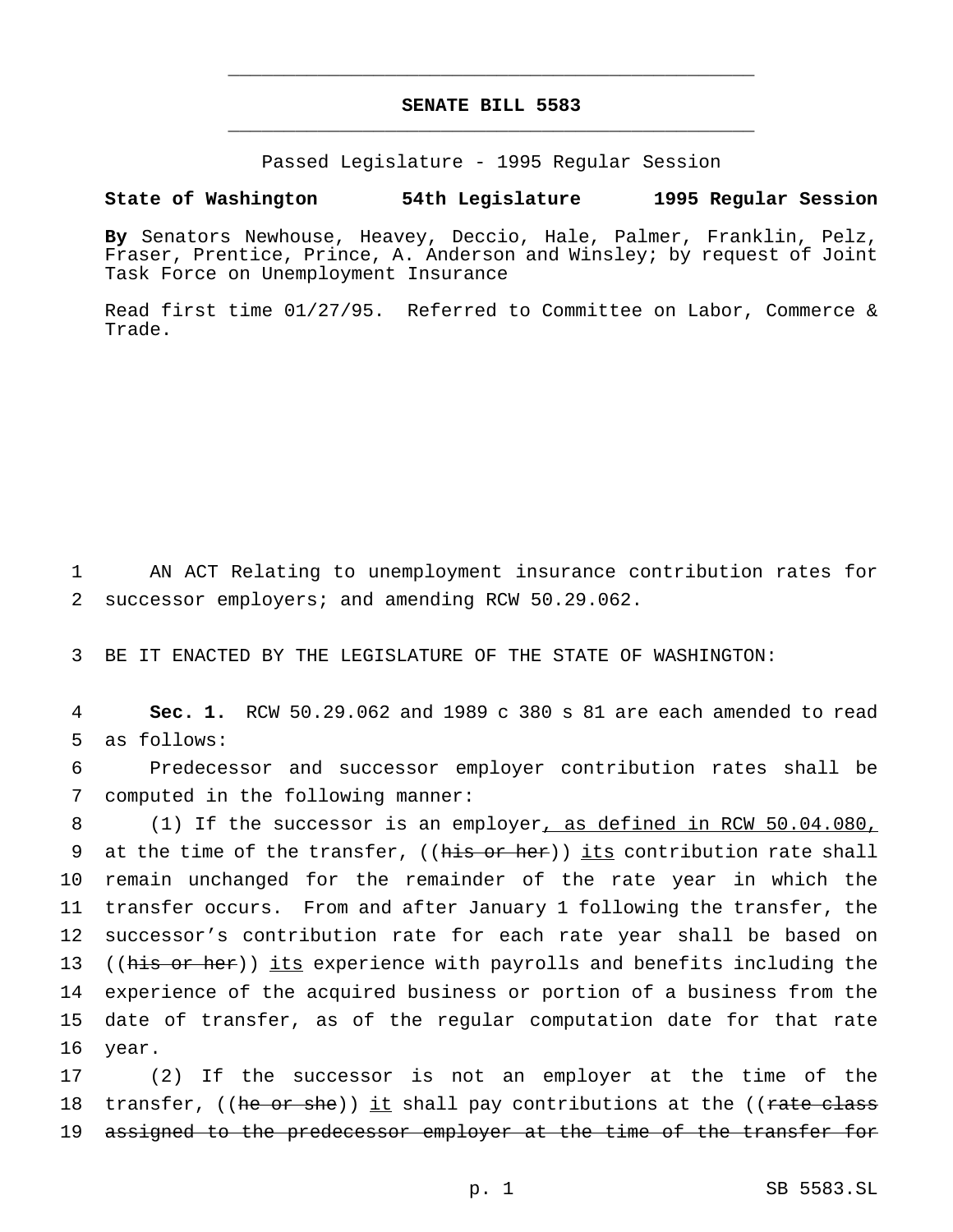the remainder for that rate year and continuing until such time as he 2 or she qualifies for a different rate in his or her own right)) lowest 3 rate determined under either of the following:

 (a) The contribution rate of the rate class assigned to the predecessor employer at the time of the transfer for the remainder of that rate year and continuing until the successor qualifies for a different rate in its own right. Any experience relating to the 8 assignment of that rate class attributable to the predecessor is 9 transferred to the successor; or

10 (b) The contribution rate equal to the average industry rate as 11 determined by the commissioner, but not less than one percent, and 12 continuing until the successor qualifies for a different rate in its own right. Assignment of employers by the commissioner to industrial 14 classification, for purposes of this subsection, must be in accordance 15 with established classification practices found in the "Standard Industrial Classification Manual" issued by the federal office of 17 management and budget to the third digit provided in the standard industrial classification code.

 (3) If the successor is not an employer at the time of the transfer and simultaneously acquires the business or a portion of the business 21 of two or more employers in different rate classes, ((his or her)) its rate from the date the transfer occurred until the end of that rate 23 year and until ((he or she)) it qualifies in ((his or her)) its own right for a new rate, shall be the highest rate class applicable at the time of the acquisition to any predecessor employer who is a party to the acquisition.

 (4) The contribution rate on any payroll retained by a predecessor employer shall remain unchanged for the remainder of the rate year in which the transfer occurs.

 (5) In all cases, from and after January 1 following the transfer, the predecessor's contribution rate for each rate year shall be based 32 on ((his or her)) its experience with payrolls and benefits as of the regular computation date for that rate year including the experience of the acquired business or portion of business up to the date of transfer: PROVIDED, That if all of the predecessor's business is transferred to a successor or successors, the predecessor shall not be 37 a qualified employer until (( $he$  or  $she$ )) it satisfies the requirements of a "qualified employer" as set forth in RCW 50.29.010.